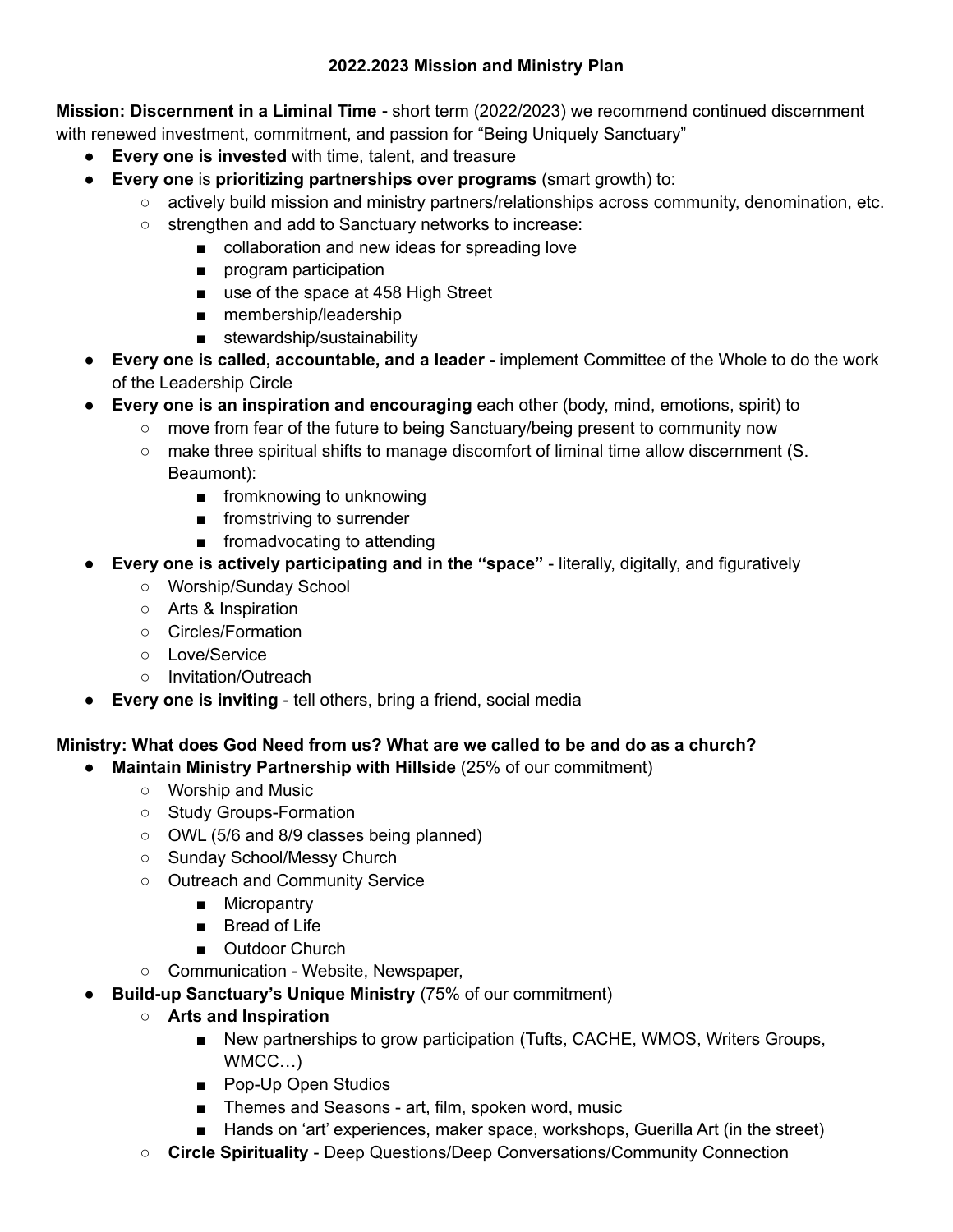- Support groups providing sanctuary
- Open space no agenda come and talk
- Reflecting on arts
- Pub Theology
- **Sanctuary Space** 458 High Street
	- Community partnerships providing access to meeting and virtual spaces
	- Those who lost their space due to pandemic or have no space
	- Pop-up partnerships/events
	- Neighborhood partnerships (snappy, deep cuts, medford brewing)
- **○ Making Love and Justice Real**
	- Partnership across City for Community Service/Compassion
	- Interfaith and Civic Leadership; City Chaplain
	- Wider Church Leadership
- **Who is our neighbor?** We need to understand this better this year. Questions to consider:
	- Mission Insite Who is around us, what do they need, where does that align with what we have and do?
	- What is the a difference in who and how we serve
		- onsite/online
		- Hillside neighbors (single millennials)/Sanctuary neighbors (empty nest and boomers)
		- those already here/those who needs sanctuary/spiritual seekers
	- What is the impact of trying to be multiple things to multiple generations and seekers
		- classic church/emerging church
		- onsite/online
		- wide range of programs/need for niche message
		- can we choose?
	- How do we do laser focused web, news, social media, and programming that says what Sanctuary is and does
	- Post Pandemic Post Modern Post Christian
		- Working with SNEUCC and others what is needed in this moment from faith community
		- What are the barriers to being a faith community today? What are the assets?
		- What are the barriers to being Sanctuary (space, intimacy, Christian, confusing as to what we are, lack of consistency of presence)? What are the assets?
		- What can we learn from secular marketing and media fields to help us penetrate the barriers?
- **● Goals/Sustainability - People, Money, Resources, Leadership**
	- How do we spend, staff, and steward for our short and long termobjectives?
	- How do we define 'success' for a model of church as we have become?
	- How do we express goals and objectives based on our mission and ministry model?

## **Beyond 2022/2023 - The Future of Sanctuary?**

- Does our vision and mission (and statement) inspire/define how we apply our unique gifts and talents and calling; our values and purpose - in our context (the mission for Sanctuary in Medford)?
- What thoughts do yu have abut the future and Being Sanctuary?
- Ideas from the United Church Building Fund using your assets to serve your mission
	- Build multiple streams of income tied to church's mission (even if the 'coffee house' is making money if it advances mission it isn't taxable; or if the income is taxable - you still made revenue snd it does not risk the tax exempt standing)
	- Develop a sustainable, business model that support our mission is there a way to use/invest our financial resources to serve mission and make income to keep the church sustainable?